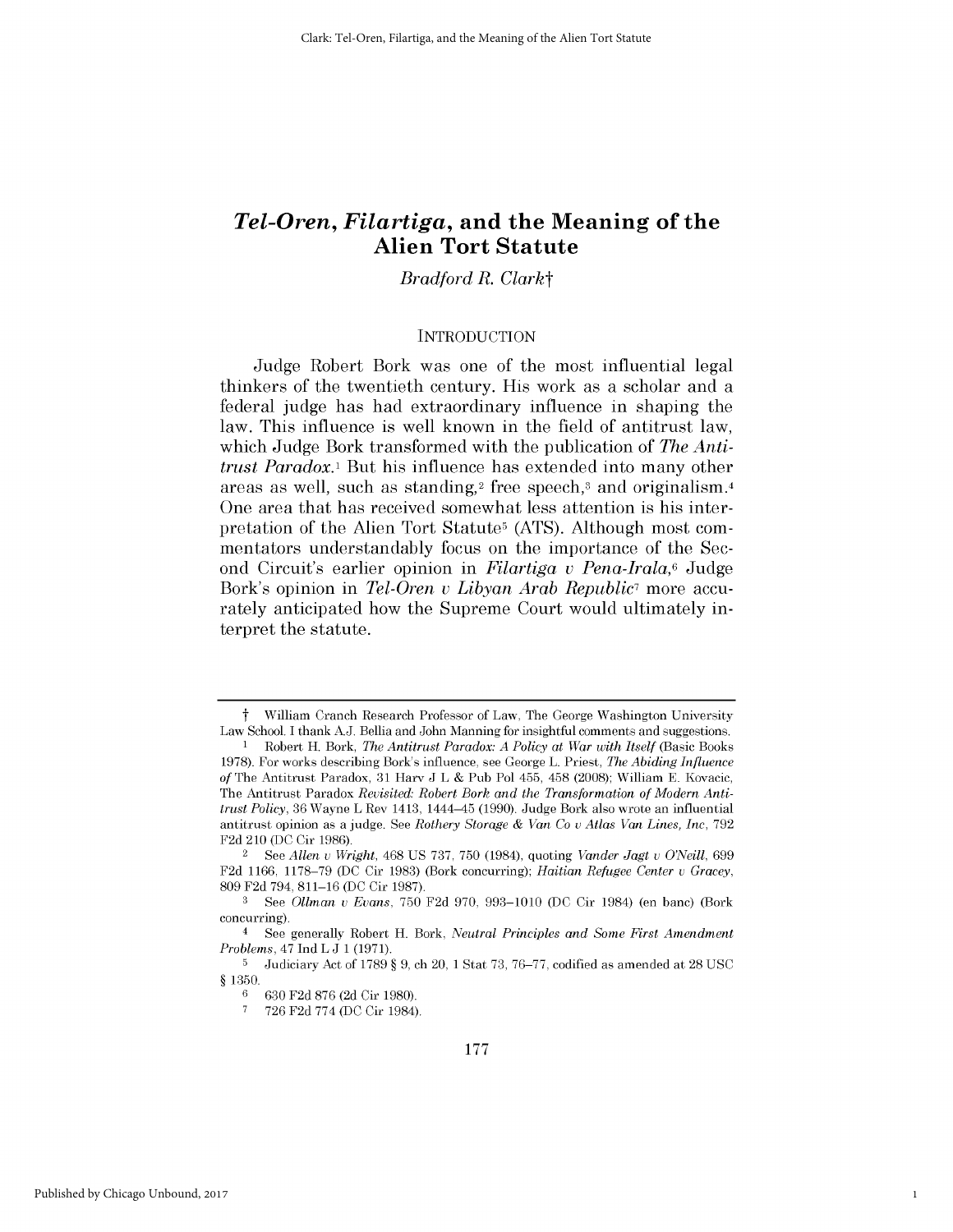### *The University of Chicago Law Review Dialogue* **178 [80:177**

The **ATS** was enacted **by** the First Congress as part of the Judiciary Act of 1789.8 As enacted in **1789,** the statute provided that "the district courts **...** shall [] have cognizance, concurrent with the courts of the several States, or the circuit courts, as the case may be, of all causes where an alien sues for a tort only in violation of the law of nations or a treaty of the United States."9 The statute was rarely invoked and fell into obscurity for almost two centuries. In **1980,** however, the Second Circuit interpreted the statute in *Filartiga* to allow foreign citizens to sue other foreign citizens for violations of modern customary international law that occurred outside the United States.<sup>10</sup> Four years later, the **DC** Circuit in *Tel-Oren* rejected the Second Circuit's approach. In a per curiam opinion, the **DC** Circuit affirmed the dismissal of an **ATS** suit between aliens, but each member of the panel-Judges Harry Edwards, Robert Bork, and Roger Robbissued a separate opinion to explain his reasons for doing so.11

Judge Bork's opinion stated that it was "guided chiefly **by** separation of powers principles, which caution courts to avoid potential interference with the political branches' conduct of foreign relations."12 **A** similar emphasis on separation of powers was clearly evident in the Supreme Court's subsequent opinions in *Sosa v Alvarez-Machainl3 and Kiobel v Royal Dutch Petroleum Co.14* To understand these opinions, it is useful to examine the leading lower court opinions that preceded them. This examination reveals that the Supreme Court's approach has much more in common with Judge Bork's opinion in *Tel-Oren* than the Second Circuit's opinion in *Filartiga.*

#### **I. THE SECOND** CIRCUIT'S **APPROACH IN** *FILARTIGA*

*Filartiga* was a suit brought in federal court **by** citizens of Paraguay against another citizen of Paraguay for wrongfully causing their son's death in Paraguay **by** the use of torture.15 The Second Circuit allowed the suit to proceed under the **ATS** because it concluded that "deliberate torture perpetrated under

**<sup>8</sup>**Judiciary Act of **1789** *§* **9, 1** Stat at **76-77.**

**<sup>9</sup>** Judiciary Act of **1789** *§* **9(c), 1** Stat at **76-77.**

**<sup>10</sup>***See Filartiga,* **630 F2d** at **884-89.**

**<sup>11</sup>** *See Tel-Oren,* **726 F2d** at **775-98** (Edwards concurring); id at **798-823** (Bork concurring); id at **823-27** (Robb concurring).

<sup>12</sup>**Id** at **799** (Bork concurring).

**<sup>13</sup>**542 **US 692** (2004).

<sup>14</sup>**133 S** Ct **1659 (2013).**

**<sup>15</sup>***Filartiga,* **630 F2d** at **878, 889.**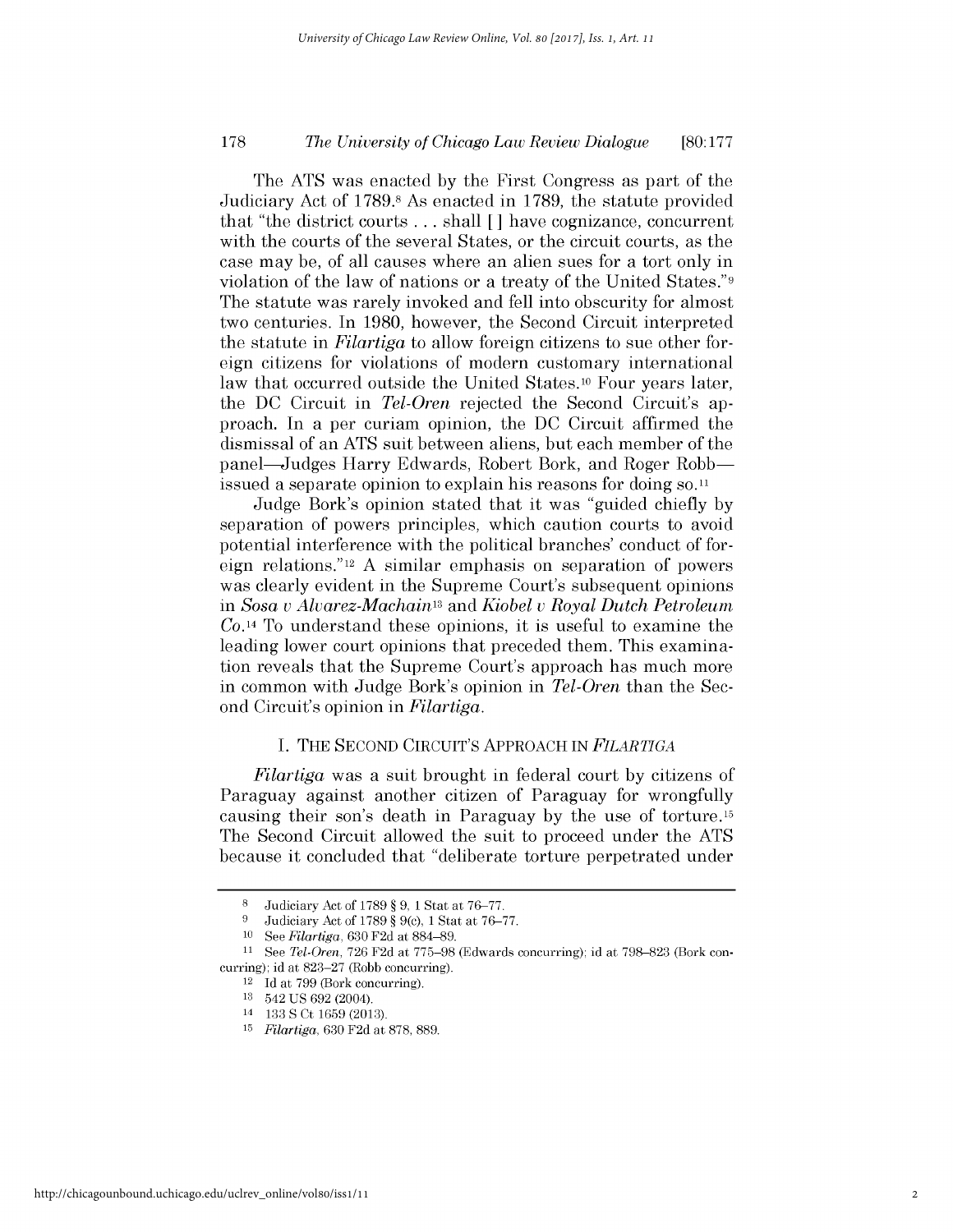color of official authority violates universally accepted norms of the international law of human rights, regardless of the nationality of the parties."16 According to the court, an alien may sue an alleged torturer found and served in the United States under the **ATS** because such a suit alleges a tort in violation of the law of nations within the meaning of the statute. <sup>17</sup>**A** suit between aliens, however, does not obviously fall within the limited subject matter jurisdiction of federal courts conferred **by** Article III. The Second Circuit answered this concern **by** stating that the law of nations "has always been part of the federal common law,"18 and thus suits between aliens under the **ATS** arise under federal law for purposes of Article III. The court recognized that its "reasoning might also sustain jurisdiction under the general federal question provision, **28 U.S.C. § 1331."** Nonetheless, the court preferred to base its decision on the **ATS** given the close coincidence between the subject matter of the statute and "the jurisdictional facts presented in this case." 19

The Second Circuit's claim that the law of nations has always been part of federal common law was unsubstantiated and anachronistic. Federal common law is a modern development. It was not until the twentieth century that the Supreme Court recognized "federal rules of decision whose content cannot be traced directly **by** traditional methods of interpretation to federal statutory or constitutional commands."20 To be sure, federal courts previously applied certain branches of the law of nations in the exercise of their Article III jurisdiction—particularly their admiralty and diversity jurisdiction.<sup>21</sup> At the Founding, the law of nations consisted of three major branches: the law merchant, the law maritime, and the law of state-state relations.<sup>22</sup> Federal

<sup>21</sup>**See** Anthony **J.** Bellia Jr and Bradford R. Clark, *The Federal Common Law of Nations,* **109** Colum L Rev **1,** 39-40 **(2009).**

<sup>22</sup>**See** Bradford R. Clark, *Federal Common Law: A Structural Reinterpretation, 144* **U** Pa L Rev 1245, **1280-81 (1996).**

**<sup>16</sup> Id** at **878.**

**<sup>17</sup> Id.**

**<sup>18</sup> Id** *at* **885.**

*<sup>19</sup>Filartiga,* **630 F2d** *at* **887 &** n 22 (attributing the "paucity of suits successfully maintained under [the Alien Tort Statute]" to the difficulty of establishing a violation **of** the law of nations, rather than a controversy over proper jurisdiction).

<sup>20</sup> Richard H. Fallon Jr, et al, *Hart and Wechsler's The Federal Courts and the Federal System* **607** (Foundation 6th ed **2009).** See also Henry Paul Monaghan, *Supremacy Clause Textualism, 110* Colum L Rev **731,** 741 (2010) ("The modern conception of federal common law-judge-made law that binds both federal and state courts-simply did not exist circa **1788.").**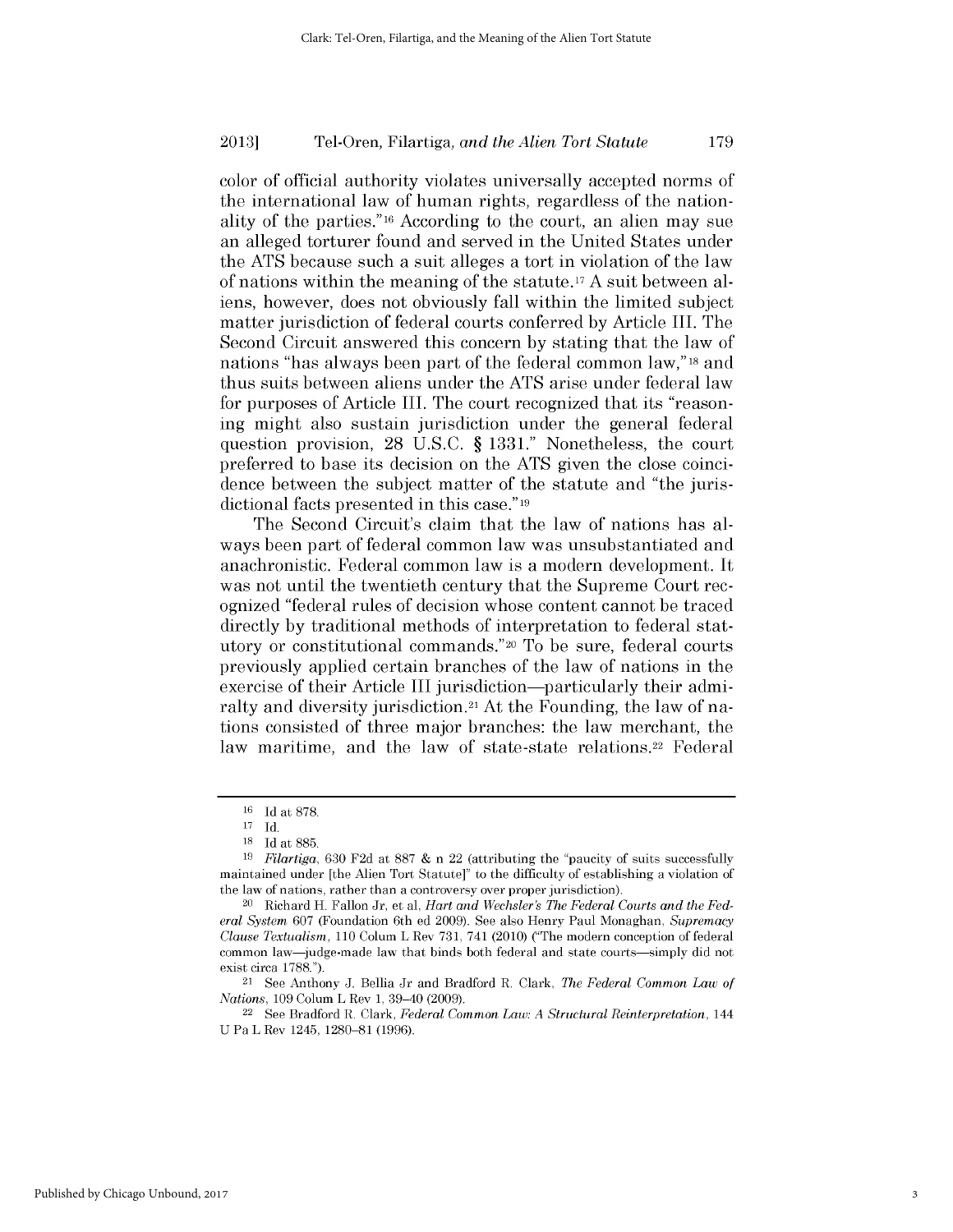### *The University of Chicago Law Review Dialogue* **180 [80:177**

courts applied the law merchant (or general commercial law) under the *Swift* doctrine in diversity cases.<sup>23</sup> Such law was never considered federal law, **did** not preempt contrary state law, and **did** not support arising-under jurisdiction.24 That is why, in overruling the *Swift* doctrine, the Court in *Erie Railroad Co v Tompkins25* complained that the doctrine "made rights enjoyed under the unwritten 'general law' vary according to whether enforcement was sought in the state or in the federal court."26 **If** the law merchant had been federal common law, then it would have applied equally in federal and state court.

**A** second branch of the law of nations-the law maritimewas also long considered general rather than federal law. The law maritime was a body of customary law that traditionally governed matters on the **high** seas. In *American Insurance Co v Canter,27* the Marshall Court held that "[a] case in admiralty does not, in fact, arise under the Constitution or laws of the United States."28 Rather, admiralty "cases are as old as navigation itself; and the law, admiralty and maritime, as it has existed for ages, is applied **by** our Courts to the cases as they arise."29 In other words, federal courts exercising admiralty and maritime jurisdiction were applying general law rather than federal law. The Court's conception of general maritime law changed somewhat in *Southern Pacific Co v Jensen,30* in which the Court held that state law is preempted **if** it "works material prejudice to the characteristic features of the general maritime law or interferes with the proper harmony and uniformity of that law in its international and interstate relations."31 Even this questionable ruling32 does not support *Filartiga's* assertion that the law of nations has always been considered federal common law and

**<sup>23</sup> See** *Swift u Tyson,* 41 **US (16** Pet) **1, 18** (1842).

<sup>24</sup>**See** Anthony **J.** Bellia Jr and Bradford R. Clark, *General Law in Federal Court,* 54 Wm **&** Mary L Rev **655, 660 (2013).**

**<sup>25</sup>**304 **US** 64 **(1938).**

**<sup>26</sup> Id** at **74-75.**

**<sup>27 26</sup> US (1** Pet) **511 (1828).**

**<sup>28</sup> Id** at 545.

**<sup>29</sup> Id** at 545-46.

**<sup>30</sup>** 244 **US 205 (1917).**

**<sup>31</sup> Id** at **216.**

**<sup>32</sup> See** Clark, 144 **U** Pa L Rev at **1354-60** (cited in note 22) (arguing that many modern rules governing private maritime cases are difficult to square with the constitutional structure). See also Ernest **A.** Young, *Preemption at Sea,* **67** Geo Wash L Rev **273, 328 (1999)** (explaining that the Court's approach since *Jensen* is inconsistent with *Erie* and the constitutional structure).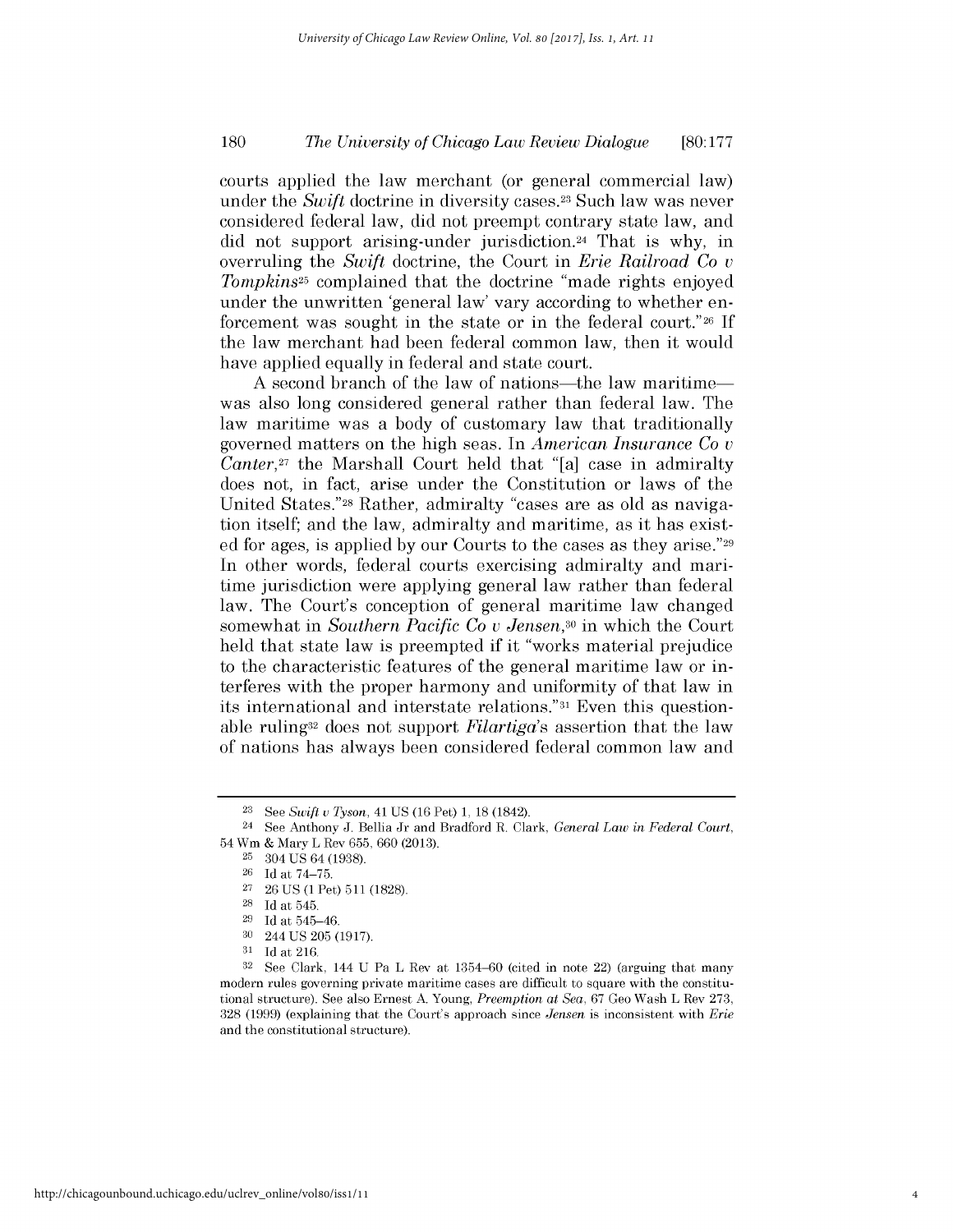thus supports arising-under jurisdiction. First, *Jensen* was decided in **1917** and was arguably the Court's first embrace of true federal common law. Second, *Canter* remains good law even after *Jensen.33* This means that although general maritime law may preempt contrary state law, it does not provide a basis for arising-under jurisdiction within the meaning of Article III.

The third branch of the law of nations—the law of statestate relations—was also routinely treated as general law rather than federal law, at least until the Supreme Court's decision in *Erie* in **1938.** The law of state-state relations governed the rights and obligations of sovereign states vis- $\hat{a}$ -vis one another. The most important of these rights were known as "perfect rights," and their violation gave the offended nation just cause for retaliation (including war).3 4 In recent work, Professor **A.J.** Bellia and **I** have argued that federal courts have applied the law of statestate relations since the Founding to the present, not as a form of federal common law implied from Article III, but as a means of upholding the precise allocation of war and foreign-relations powers to the political branches of the federal government set forth in Articles **I** and **11.35** The Supreme Court has yet to rule definitively on this question, and it is not clear that cases arising under the law of state-state relations support arising-under jurisdiction absent the incorporation of such law **by** the political branches in a statute or treaty. <sup>36</sup>

In light of this background, *Filartiga's* statement that the law of nations "has always been part of the federal common law" is unsupportable.37 Moreover, even **if** the First Congress understood the law of nations (or one or more of its three traditional branches) as federal common law, the Second Circuit never explained why that conclusion would justify interpreting the ATS's reference to "the law of nations" as including modern customary international law. When the **ATS** was adopted in **1789,** the phrase "the law of nations" had a well-known meaning. It **did**

**<sup>33</sup> See,** for example, *Paduano v Yamashita Kisen Kabushiki Kaisha,* 221 **F2d 615, 618 (1955).**

<sup>34</sup> Bellia and Clark, **109** Colum L Rev at **16-17** (cited in note 21).

**<sup>35</sup>** See Anthony **J.** Bellia Jr and Bradford R. Clark, *The Law of Nations as Constitutional Law,* **98** Va L Rev **729,** 743-44 (2012).

**<sup>36</sup>**See *Bergman v De Sieyes,* **170 F2d 360, 361 (2d** Cir 1948) ("Whether an avowed refusal to accept a well-established doctrine of international law, or a plain misapprehension of it, would present a federal question we need not consider, for neither is present here.")

**<sup>37</sup>***Filartiga,* **630 F2d** at **885.**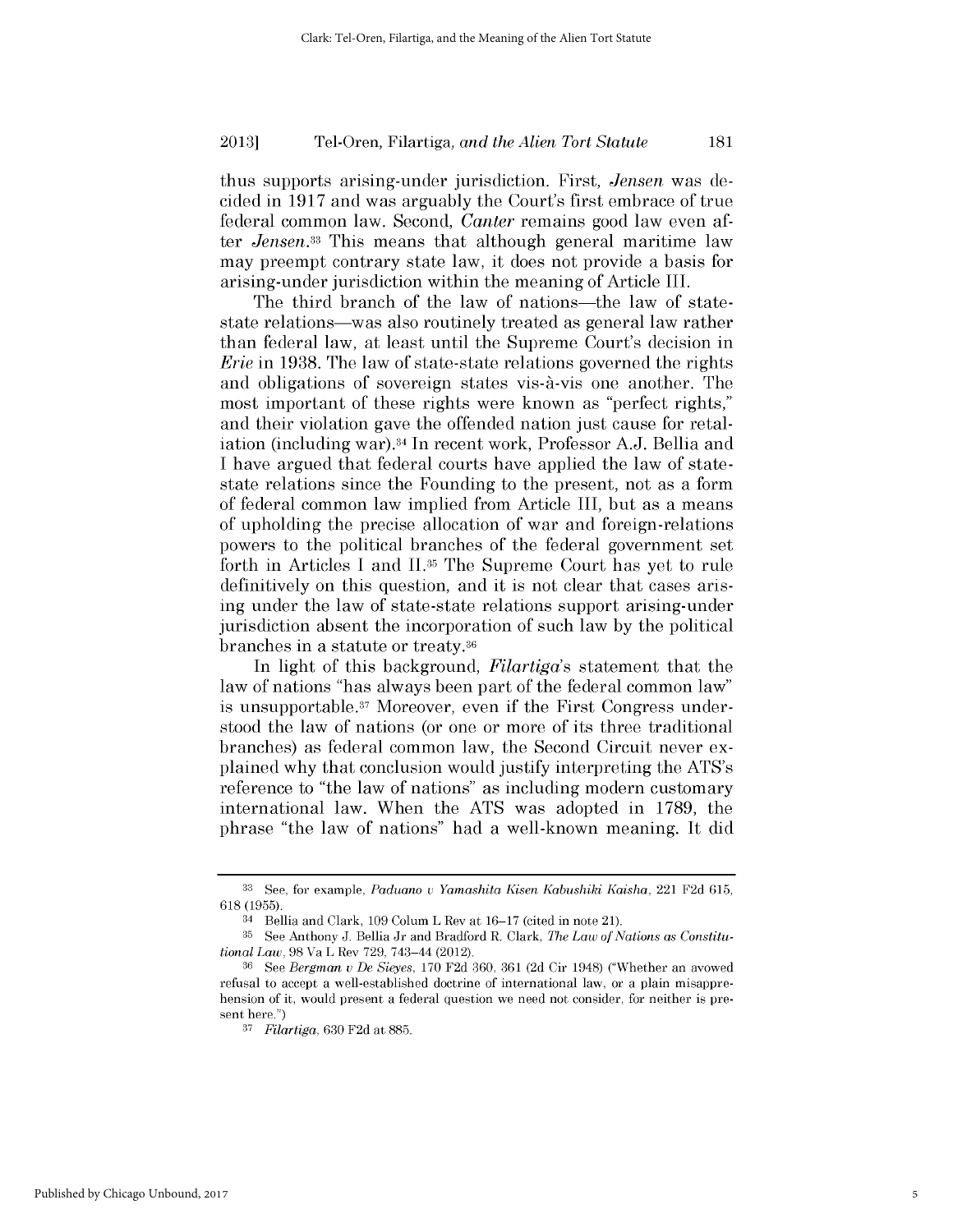### *The University of Chicago Law Review Dialogue* **182 [80:177**

not include modern norms of customary international law that restrict how nations or their officials may treat their own citizens in their own territory. To be sure, such restrictions are now part of modern international human rights law, but such restrictions were unknown to the law of nations. Indeed, the law of nations itself recognized territorial sovereignty and prohibited other nations from interfering with the conduct of nations within their own territory. 38 From this perspective, *Filartiga* was a well-meaning but anachronistic reading of the **ATS.**

#### **II. JUDGE** BORK'S APPROACH **IN** *TEL-OREN*

Four years after *Filartiga,* the **DC** Circuit in *Tel-Oren v Libyan Arab Republic* declined to apply the Second Circuit's approach.39 Israeli citizens sued the Palestine Liberation Organization (PLO), Libya, and several other organizations, alleging that the defendants committed several torts in violation of the law of nations for their involvement in an armed attack on a civilian bus in Israel that killed and injured civilians. According to the plaintiffs, these torts included terrorism, torture, and genocide.40 The **DC** Circuit affirmed the district court's dismissal of the complaint in a brief per curiam opinion, and all three judges wrote separate concurrences. Judge Harry Edwards was sympathetic to *Filartiga's* approach to the **ATS,** but suggested that the statute allowed federal courts to hear only a limited number of cases alleging violations of established international law-such as genocide, slavery, and systematic racial discrimination.41 In this case, Judge Edwards concluded that the PLO's actions against civilians **did** not rise to the level of a claim under the statute. 42 The other judges on the panel took even more restrictive approaches. Judge Roger Robb concluded that the dispute involved a nonjusticiable political question and that courts lacked judicially manageable standards to determine the international legal status of terrorism. In his view, courts should leave such politically sensitive issues to the executive branch for diplomatic resolution.43

**<sup>38</sup> See** Bellia and Clark, **109** Colum L Rev at **18** (cited at note 21).

**<sup>39</sup>***Tel-Oren,* **726 F2d** at **811-13** (Bork concurring).

<sup>40</sup>**Id** at **775.**

<sup>41</sup>**See** id at **781** (Edwards concurring).

<sup>42</sup> See id at **781, 796** (Edwards concurring).

<sup>43</sup>*See Tel-Oren,* **726 F2d** at **826-27** (Robb concurring).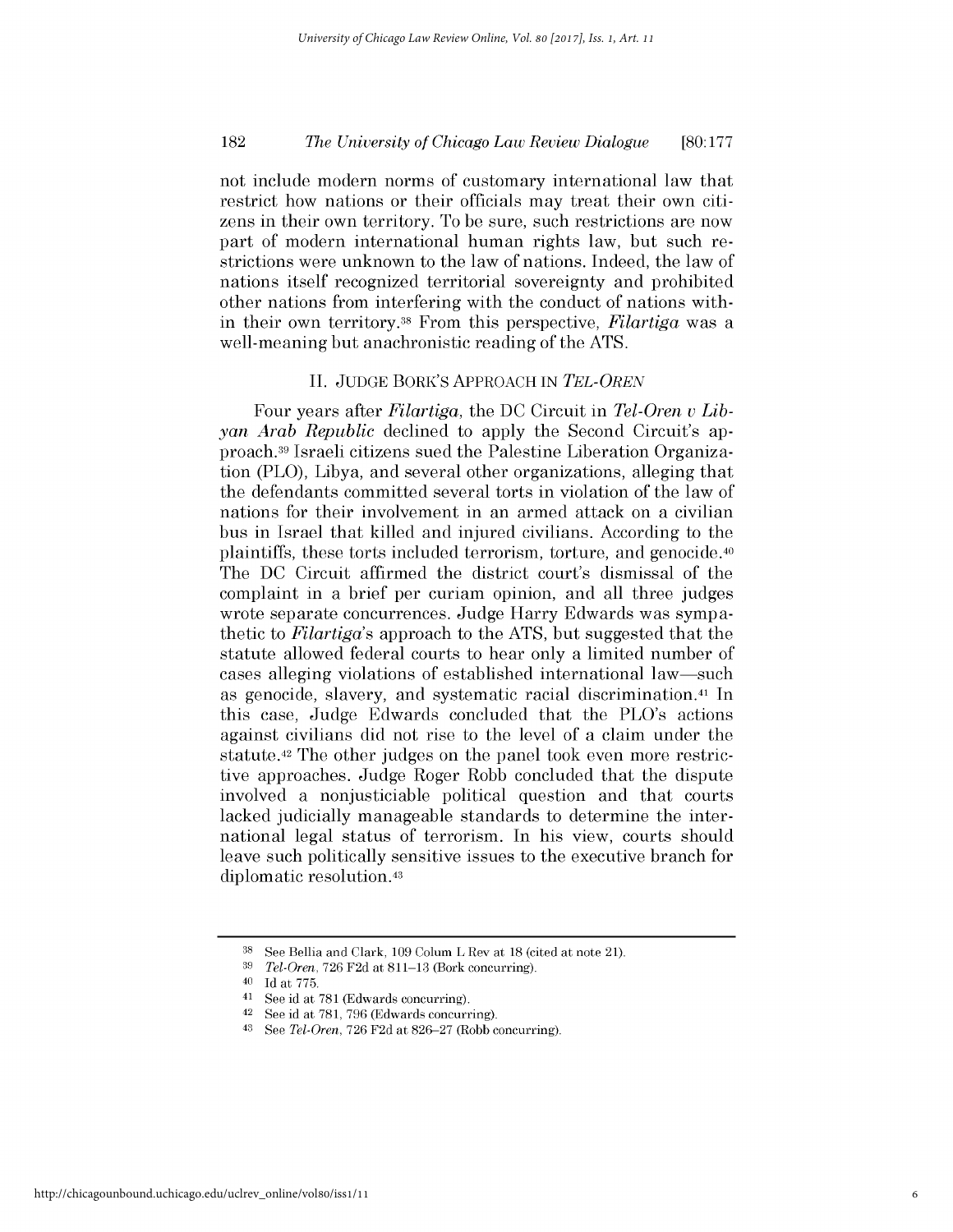Judge Robert Bork concluded that the **ATS** was solely a **ju**risdictional statute that conferred no cause of action.44 In the course of his opinion, Judge Bork made several important points that may have influenced the Supreme Court's subsequent interpretation of the **ATS.** First, he stressed that "it is essential that there be an explicit grant of a cause of action before a private plaintiff be allowed to enforce principles of international law in a federal tribunal."45 He noted that the Second Circuit in *Filartiga* assumed without explanation that Congress's grant of jurisdiction also created a cause of action. He characterized that assumption as "fundamentally wrong and certain to produce pernicious results."46 His conclusion was guided **by** general principles of separation of powers "that apply whenever a court of the United States is asked to act in a field in which its judgment would necessarily affect the foreign policy interests of the [United States]."47

Second, he stressed the constitutional separation of powers. In his view, "[t]he crucial element of the doctrine of separation of powers in this case is the principle that '[t]he conduct of the foreign relations of our Government is committed **by** the Constitution to the Executive and Legislative—"the political"— Departments."'48 In this case, **if** federal courts recognized an **im**plied cause of action allowing Israelis to sue the defendants for terrorist activities, they would "raise substantial problems of **ju**dicial interference with nonjudicial functions, such as the conduct of foreign relations."49 Moreover, Judge Bork believed that "[a]djudication of international disputes of this sort in federal courts, disputes over international violence occurring abroad, would be far more likely to exacerbate tensions with other nations than to promote peaceful relations."50 For these reasons, he thought that separation of powers counseled judicial restraint.

Third, Judge Bork offered some speculative thoughts regarding the original meaning of the **ATS.** He began **by** rejecting

<sup>44</sup>**See** id at **820** (Bork concurring).

**<sup>45</sup> Id** at **801** (Bork concurring).

**<sup>46</sup>Id** (Bork concurring).

<sup>47</sup>*Tel-Oren,* **726 F2d** at **801** (Bork concurring). For the argument that there is no general doctrine of separation of powers untethered from specific provisions of the Constitution, see John F. Manning, *Separation of Powers as Ordinary Interpretation, 124* Harv L Rev **1939,** 2004-05 **(2011).**

**<sup>48</sup>***Tel-Oren,* **726 F2d** at **801** (Bork concurring), quoting *Oetjen v Central Leather Co,* 246 **US 297, 302 (1918).**

*<sup>49</sup>Tel-Oren,* **726 F2d** at 804 (Bork concurring).

**<sup>50</sup>Id** at **816** (Bork concurring).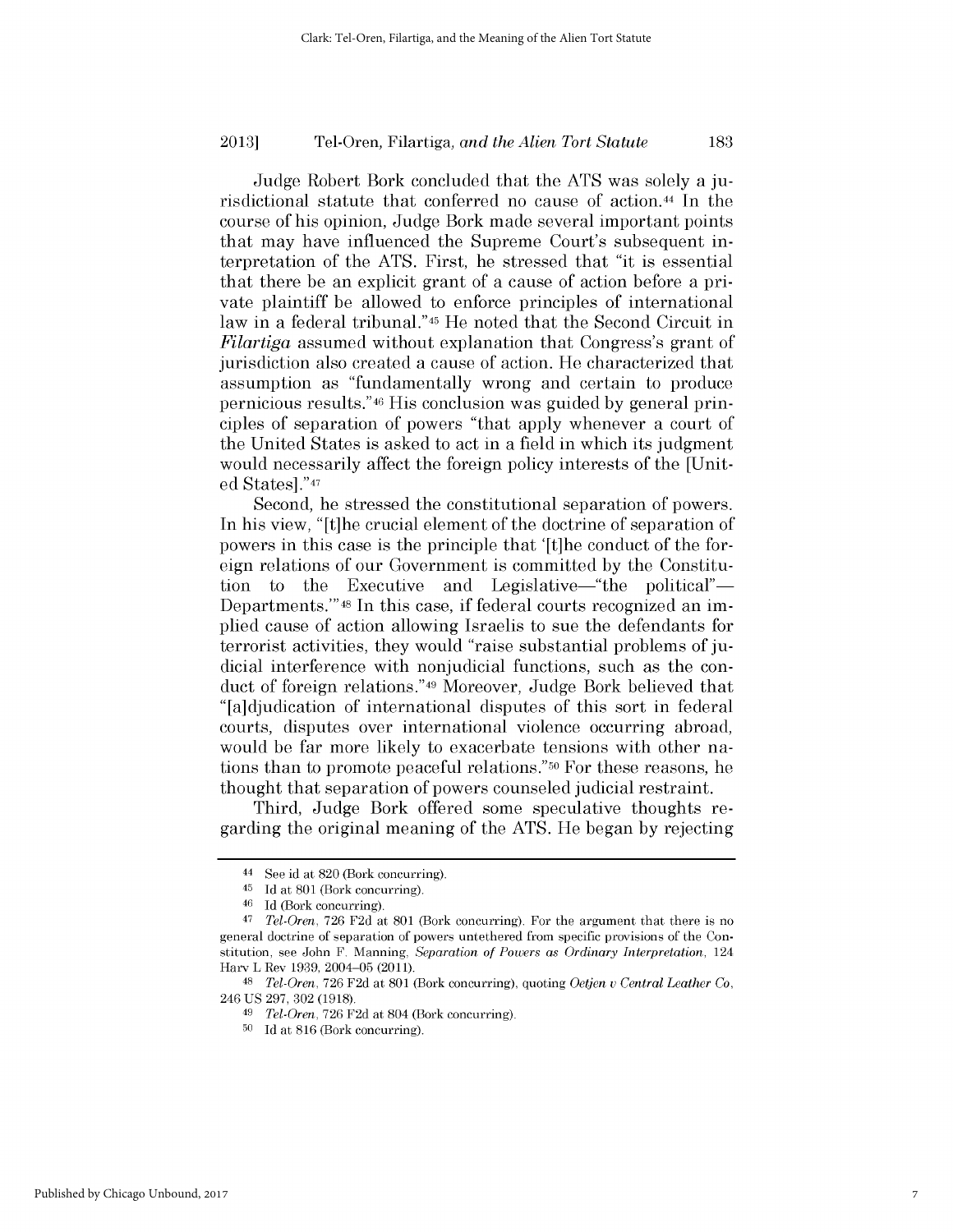### *The University of Chicago Law Review Dialogue* 184 **[80:177**

*Filartiga's* broad reading of the statute to authorize a cause of action whenever the plaintiff alleges a violation of international law. This reading was foreclosed, he argued, **by** the fact that it "would have to apply equally to actions brought to recover damages for torts committed in violation of treaties" because the **ATS** extends jurisdiction to suits for torts in violation of both treaties and the law of nations.51 Allowing such suits under treaties "would render meaningless, for alien plaintiffs, the wellestablished rule that treaties that provide no cause of action cannot be sued on without (express or implied) federal law authorization."52 *Filartiga's* approach would also be "too sweeping" because it "would authorize tort suits for the vindication of any international legal right."53 This approach would be inconsistent both with the limitations on individual enforcement inherent in international law itself and with the constitutional limits on the role of federal courts. <sup>54</sup>

In light of the foregoing, Judge Bork thought that courts should reject *Filartiga's* broad reading of the **ATS** unless it could be shown that the First Congress intended that result when it enacted the statute. Judge Bork found no evidence to support that conclusion. As he put it, he had "discovered no direct evidence of what Congress had in mind when enacting the provision."5> For this reason, he interpreted the statute (narrowly) in light of the Founders' goal of opening "federal courts to aliens for the purpose of avoiding, not provoking, conflicts with other nations."56

Although it was unnecessary to his decision, Judge Bork spent several pages speculating "what [the **ATS]** may have been enacted to accomplish, **if** only to meet the charge that my interpretation is not plausible because it would drain the statute of meaning."<sup>57</sup> He turned to Blackstone-"a writer certainly familiar to colonial lawyers"—and explained that Blackstone had identified three principal offenses against the law of nations incorporated **by** the municipal law of England: violation of safe conducts, infringement of the rights of ambassadors, and piracy.58

**<sup>51</sup> Id** at **812** (Bork concurring).

**<sup>52</sup> Id** (Bork concurring).

**<sup>53</sup>***Tel-Oren,* **726 F2d** at **812** (Bork concurring).

<sup>54</sup> See id (Bork concurring).

**<sup>55</sup> Id** (Bork concurring).

**<sup>56</sup> Id** (Bork concurring).

**<sup>57</sup>***Tel-Oren,* **726 F2d** at **813** (Bork concurring).

**<sup>58</sup> Id** (Bork concurring).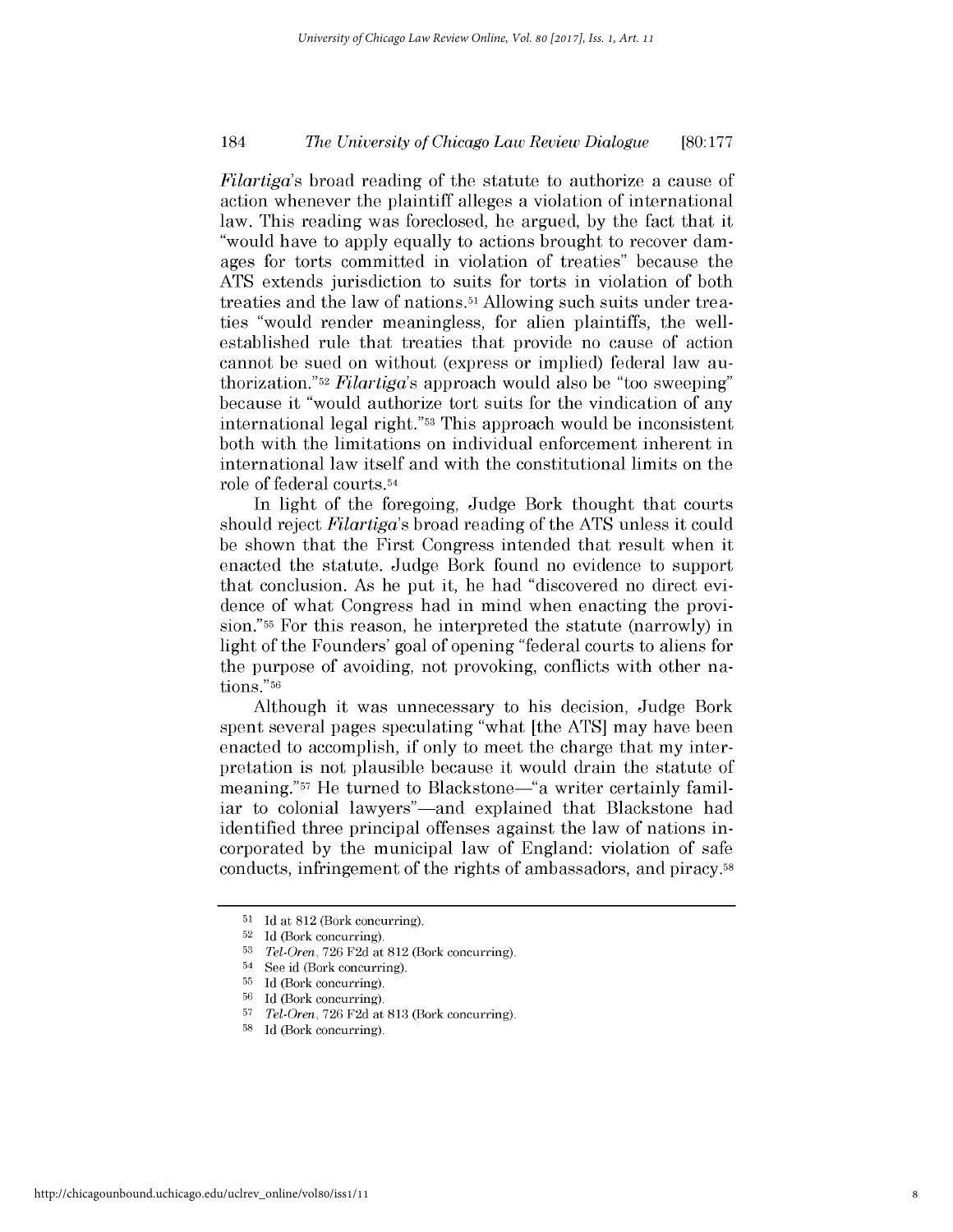According to Judge Bork, "One might suppose that these were the kinds of offenses for which Congress wished to provide tort jurisdiction for suits **by** aliens in order to avoid conflicts with other nations."5 Judge Bork admitted that these thoughts as to the possible original intention underlying the **ATS** were "speculative," but he offered them "merely to show that the statute could have served a useful purpose even **if** the larger tasks assigned to it **by** *Filartiga* **.** . **.** are rejected."60 Although Judge Bork's ideas about the original meaning of the **ATS** were speculative, the Supreme Court ultimately embraced them in two subsequent decisions.

#### III. **THE SUPREME** COURT'S **APPROACH**

The Supreme Court interpreted the **ATS** for the first time in 2004 in *Sosa v Alvarez-Machain.61* Alvarez (a Mexican doctor) sued Sosa (a Mexican national), other Mexican nationals, four United States Drug Enforcement Administration **(DEA)** agents, and the United States for kidnapping Alvarez in Mexico and bringing him to the United States to stand trial for the alleged torture and murder of a **DEA** agent in Mexico.62 The district court dismissed the claims against the **US** defendants, leaving only a suit between aliens. The Supreme Court held that federal courts lacked jurisdiction to hear this claim under the **ATS.63** In the course of its opinion, the Court echoed each of the three major points made **by** Judge Bork in *Tel-Oren.*

The *Sosa* Court began **by** holding that "the statute is in terms only jurisdictional."64 The Court characterized as "implausible" the plaintiffs argument that "the **ATS** was intended not simply as a jurisdictional grant, but as authority for the creation of a new cause of action for torts in violation of international law."65 Rather, the text of the statute, its placement in the Judiciary Act, and "the distinction between jurisdiction and cause of action" known to the Founders all supported the conclusion that

**<sup>59</sup>Id** at 813-14 (Bork concurring).

**<sup>60</sup>Id** at **815** (Bork concurring). **My** coauthor and **I** have recently offered our own understanding of the original meaning of the **ATS.** See Anthony **J.** Bellia Jr and Bradford R. Clark, *The Alien Tort Statute and the Law of Nations,* **78 U** Chi L Rev 445, **507-** 10 (2011).

**<sup>61</sup>**See *Sosa,* 542 **US** at **712.**

**<sup>62</sup>Id** at **697-98.**

**<sup>63</sup>See** id at **712,** 724-25.

<sup>64</sup>**Id** at **712.**

**<sup>65</sup>***Sosa,* 542 **US** at **713.**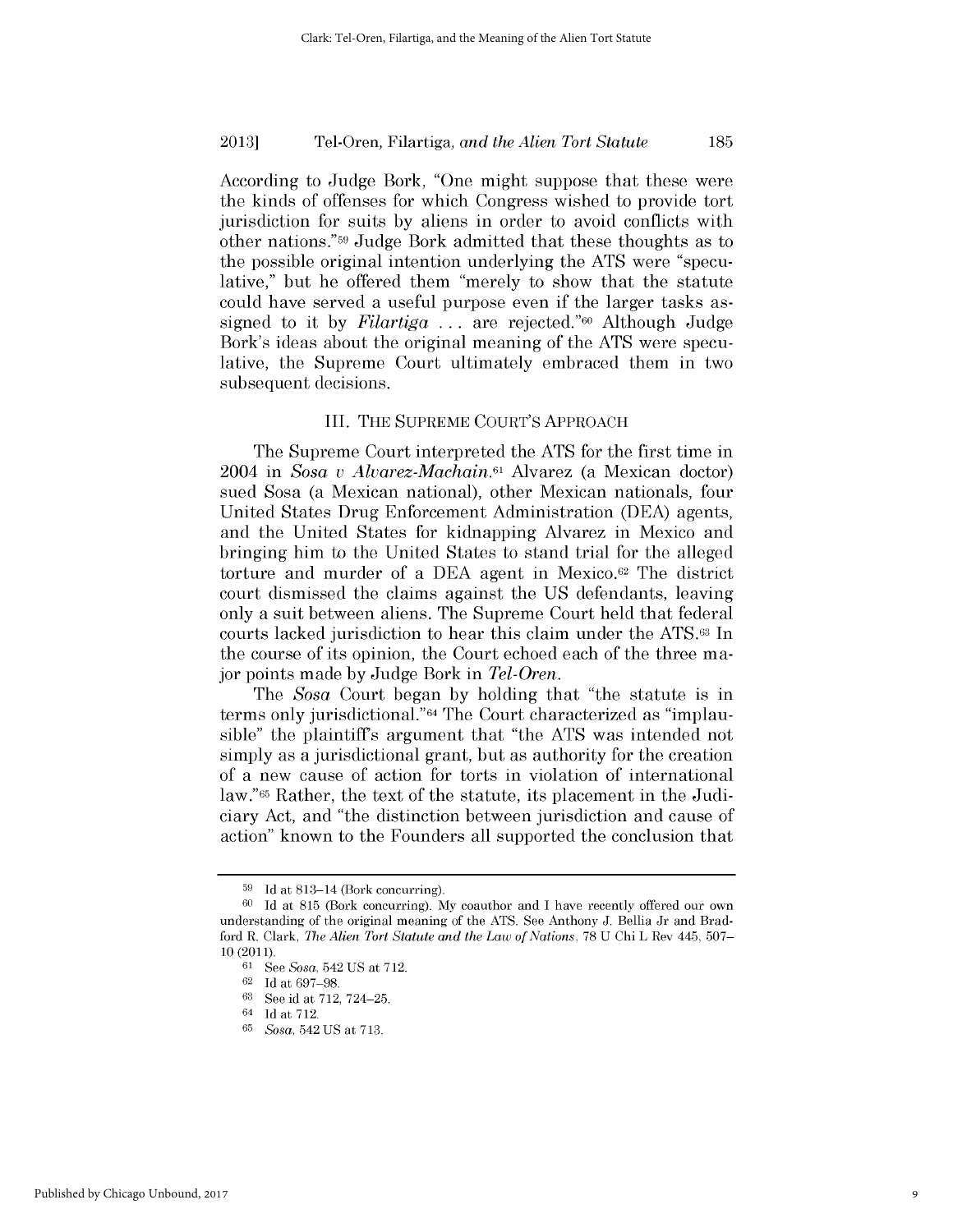### *The University of Chicago Law Review Dialogue* **186 [80:177**

"the **ATS** is a jurisdictional statute creating no new causes of action."66

At the same time, the Court believed that federal courts could hear a limited number of claims that the First Congress might have had in mind when it enacted the **ATS.** According to the Court, the "jurisdictional grant is best read as having been enacted on the understanding that the common law would provide a cause of action for the modest number of international law violations with a potential for personal liability at the time."67 Like Judge Bork, the Court looked to Blackstone in order to identify the kinds of claims that the First Congress intended federal courts to hear under the **ATS.** According to the Court, "we have found no basis to suspect Congress had any examples in mind beyond those torts corresponding to Blackstone's three primary offenses: violation of safe conducts, infringement of the rights of ambassadors, and piracy."68

Nonetheless, the Court left open the possibility that federal courts have limited power to recognize new claims "based on the present-day law of nations" so long as they "rest on a norm of international character accepted **by** the civilized world and defined with a specificity comparable to the features of the 18th-century paradigms we have recognized."69 Although this formulation appears to be more expansive than Judge Bork's approach to the **ATS,** the Court offered five reasons "for judicial caution" that would limit the exercise of this power.70 Many of these reasons echo the separation-of-powers concerns that Judge Bork recited in favor of judicial restraint regarding the **ATS.**

First, "the prevailing conception of the common law has changed since **1789** in a way that counsels restraint in judicially applying internationally generated norms."71 Second, there has been "an equally significant rethinking of the role of the federal courts in making" common law since the Court's decision in *Erie.72* Third, "a decision to create a private right of action is one better left to legislative judgment in the great majority of cases."73 Fourth, "the potential implications for the foreign relations

**<sup>66</sup> Id** at **713,** 724.

**<sup>67</sup> Id** at 724.

**<sup>68</sup> Id.**

**<sup>69</sup>***Sosa,* 542 **US** at 724-25.

**<sup>70</sup> Id** at **725-28.**

**<sup>71</sup> Id** at **725.**

**<sup>72</sup> Id** at **726,** citing *Erie,* 304 **US** at **78** ("There is no federal general common law.").

**<sup>73</sup>***Sosa,* 542 **US** at **727.**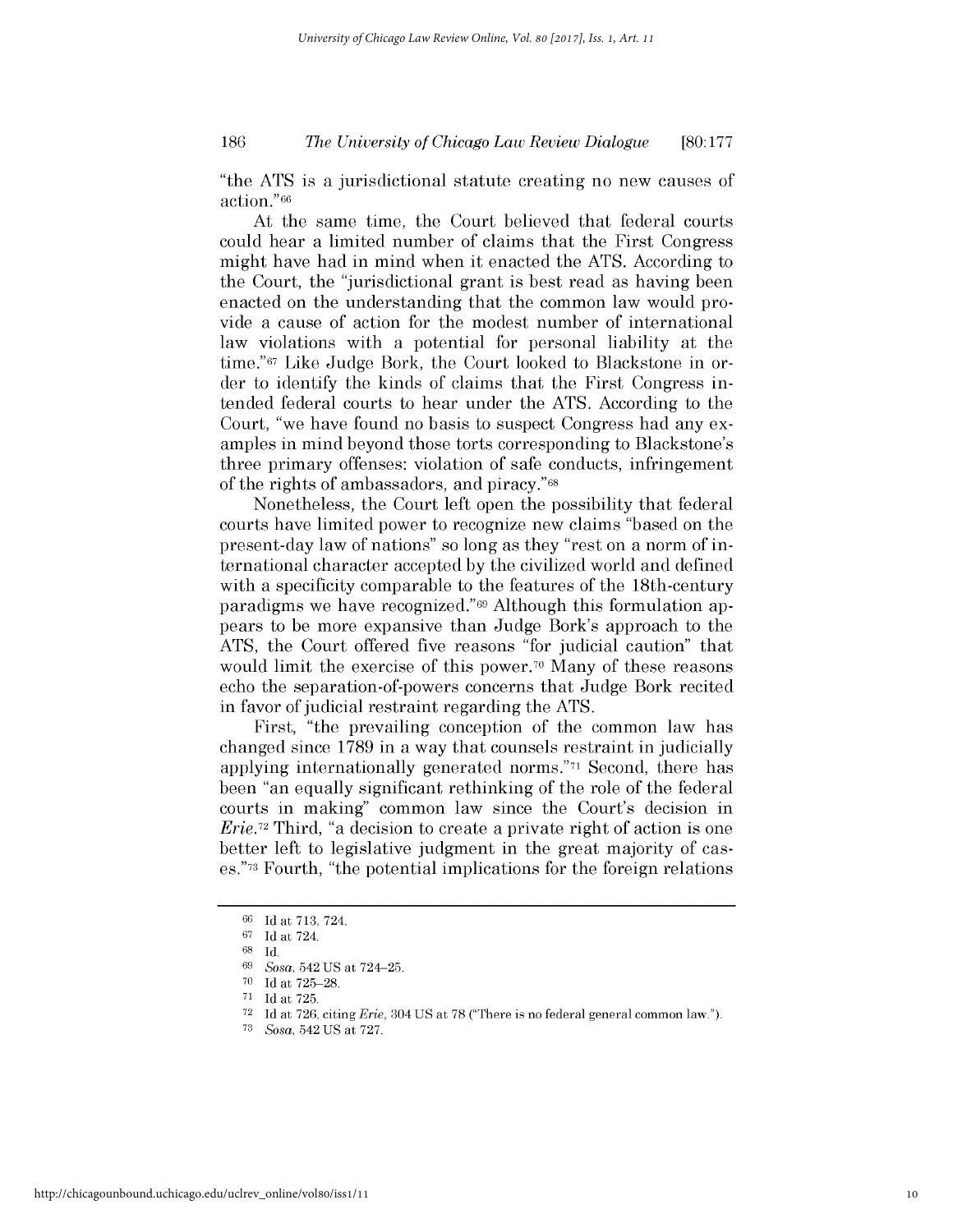of the United States of recognizing [new private causes of action for violating international law] should make courts particularly wary of impinging on the discretion of the Legislative and Executive Branches in managing foreign affairs."74 Citing Judge *Bork's Tel-Oren* concurrence, the Court continued that "[s]ince many attempts **by** federal courts to craft remedies for the violation of new norms of international law would raise *risks* of adverse foreign policy consequences, they should be undertaken, **if** at all, with great caution."75 Fifth, courts "have no congressional mandate to seek out and define new and debatable violations of the law of nations, and modern indications of congressional understanding of the judicial role in the field have not affirmative**ly** encouraged greater judicial creativity."76 According to the Court, "[t]hese reasons argue for great caution in adapting the law of nations to private rights."<sup>77</sup>

Applying this cautious approach, the *Sosa* Court concluded that Alvarez's claim for arbitrary abduction and detention in Mexico **did** not qualify as a tort "in violation of the law of nations" within the meaning of the ATS.78 Even assuming that Sosa was acting on behalf of a government,79 the Court concluded "that a single illegal detention of less than a day, followed **by** the transfer of custody to lawful authorities and a prompt arraignment, violates no norm of customary international law so well defined as to support the creation of a federal remedy."80 The Court's approach construed the **ATS** narrowly but left the door "ajar" to recognition under the statute of "a narrow class of international [torts] today."81 Without purporting to identify "the ultimate criteria for accepting a cause of action subject to jurisdiction under" the **ATS,** the Court was "persuaded that federal courts should not recognize private claims under federal **com**mon law for violations of any international law norm with less

 $\frac{74}{75}$  **Id.** 

**<sup>75</sup> Id** at **727-28,** citing *Tel-Oren,* **726 F2d 774, 813** (Bork concurring).

**<sup>76</sup>***Sosa,* 542 **US** at **728.**

**<sup>77</sup> Id.**

**<sup>78</sup> Id** at 724, **738.**

**<sup>79</sup>**The Court noted that to establish a violation of international law, Alvarez would have had to "establish that Sosa was acting on behalf of a government when he made the arrest" and then show that the government in question, as a matter of state policy, practiced, encouraged, or condoned prolonged arbitrary detention. **Id** at **737.**

*<sup>80</sup>Sosa,* 542 **US** at **738.**

**<sup>81</sup> Id** at **729.**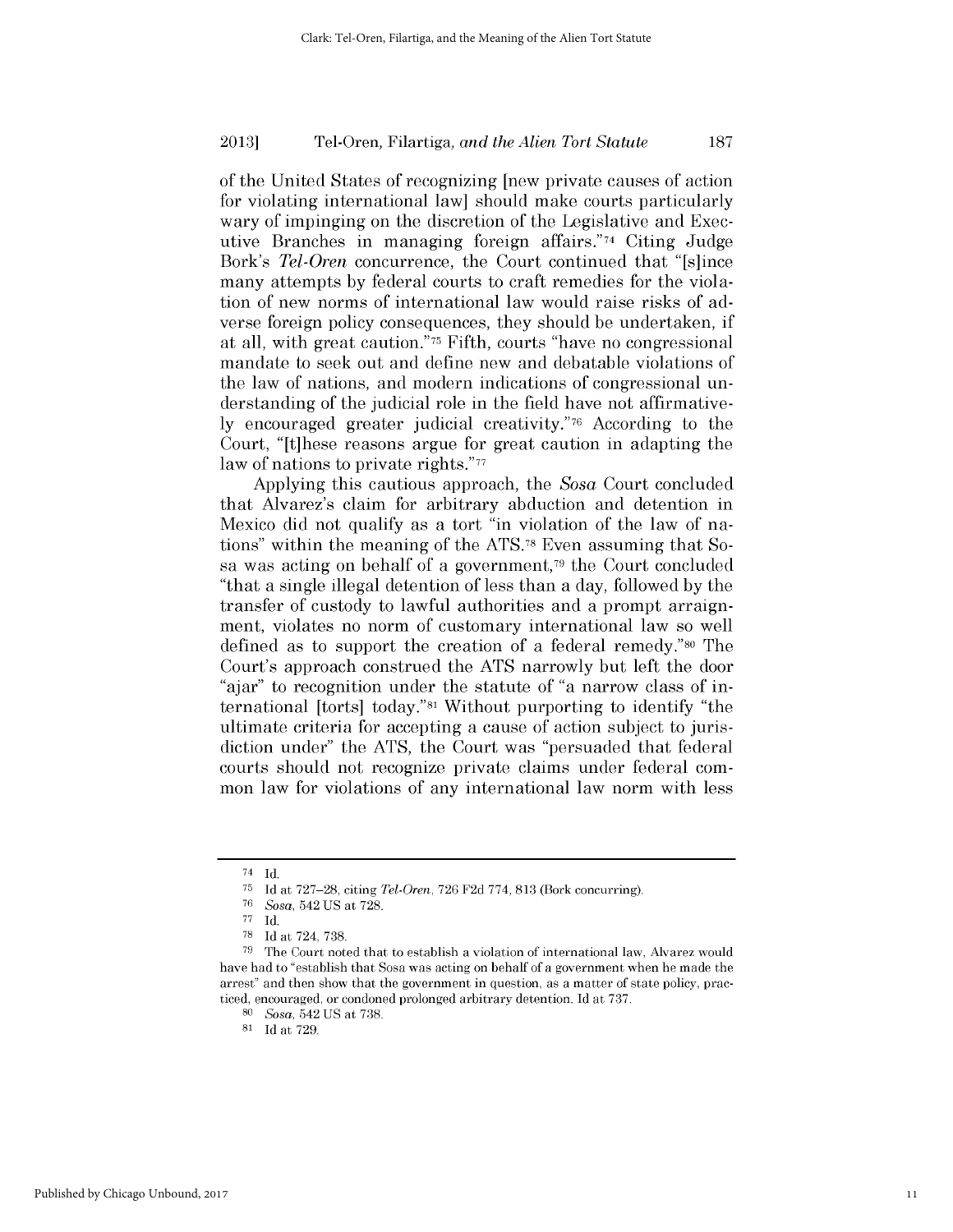### *The University of Chicago Law Review Dialogue* **188 [80:177**

definite content and acceptance among civilized nations than the historical paradigms familiar when [the **ATS]** was enacted."82

Following *Sosa,* some proponents of a broad interpretation of the **ATS** suggested that the Supreme Court had essentially embraced *Filartiga's* interpretation of the **ATS.** According to Professor Ralph Steinhardt, "the Court endorsed the interpretation of the **ATS** adopted in *Filartiga and* its progeny" and "effectively put alien tort litigation where it was after *Filartiga."83* He based this assessment on the fact that the Court cited *Filartiga* "with approval" and held that "no additional statutory cause of action was necessary" to bring claims under the ATS.84 This assessment overlooks the significant limits that the *Sosa* Court placed on **ATS** suits going forward. As noted, the Court agreed with Judge Bork's conclusion that the **ATS** is purely a jurisdictional statute creating no new causes of action. Like Judge Bork, the Court assumed that the First Congress believed that the common law would supply a cause of action for a limited number of claims under the statute. And, like Judge Bork, the Court assumed that the First Congress probably enacted the **ATS** to provide jurisdiction to hear claims for torts analogous to the three crimes against the law of nations identified **by** Blackstone.

To be sure, the *Sosa* Court seemed to suggest a slightly larger role for the **ATS** than Judge Bork envisioned-but the scope of this potential opening is not entirely clear. Judge Bork acknowledged that his "thoughts as to the possible original intention underlying [the **ATS]** are admittedly speculative, and those who enacted the law may well have had additional torts in mind."85 The *Sosa* Court also suggested that the **ATS** may cover torts beyond the Blackstone crimes but declined to identify "the ultimate criteria for accepting a cause of action subject to jurisdiction under" the ATS.<sup>86</sup> Rather, it stated only that courts should not recognize private claims "for violations of any international law norm with less definite content and acceptance among civilized nations" than the Blackstone paradigms.<sup>87</sup> Commentators like Professor Steinhardt argue that *Sosa* endorsed

**<sup>82</sup>Id** *at* **732.**

**<sup>83</sup>** Ralph **G.** Steinhardt, *Laying One Bankrupt Critique to Rest:* Sosa v. Alvarez-Machain *and the Future of International Human Rights Litigation in U.S. Courts,* **<sup>57</sup>** Vand L Rev 2241, 2244 **&** n **5** (2004).

<sup>84</sup>**Id** at 2245.

**<sup>85</sup>***Tel-Oren,* **726 F2d** at **815** (Bork concurring).

**<sup>86</sup>***Sosa,* 542 **US** at **731-32.**

**<sup>87</sup>Id** at **732.**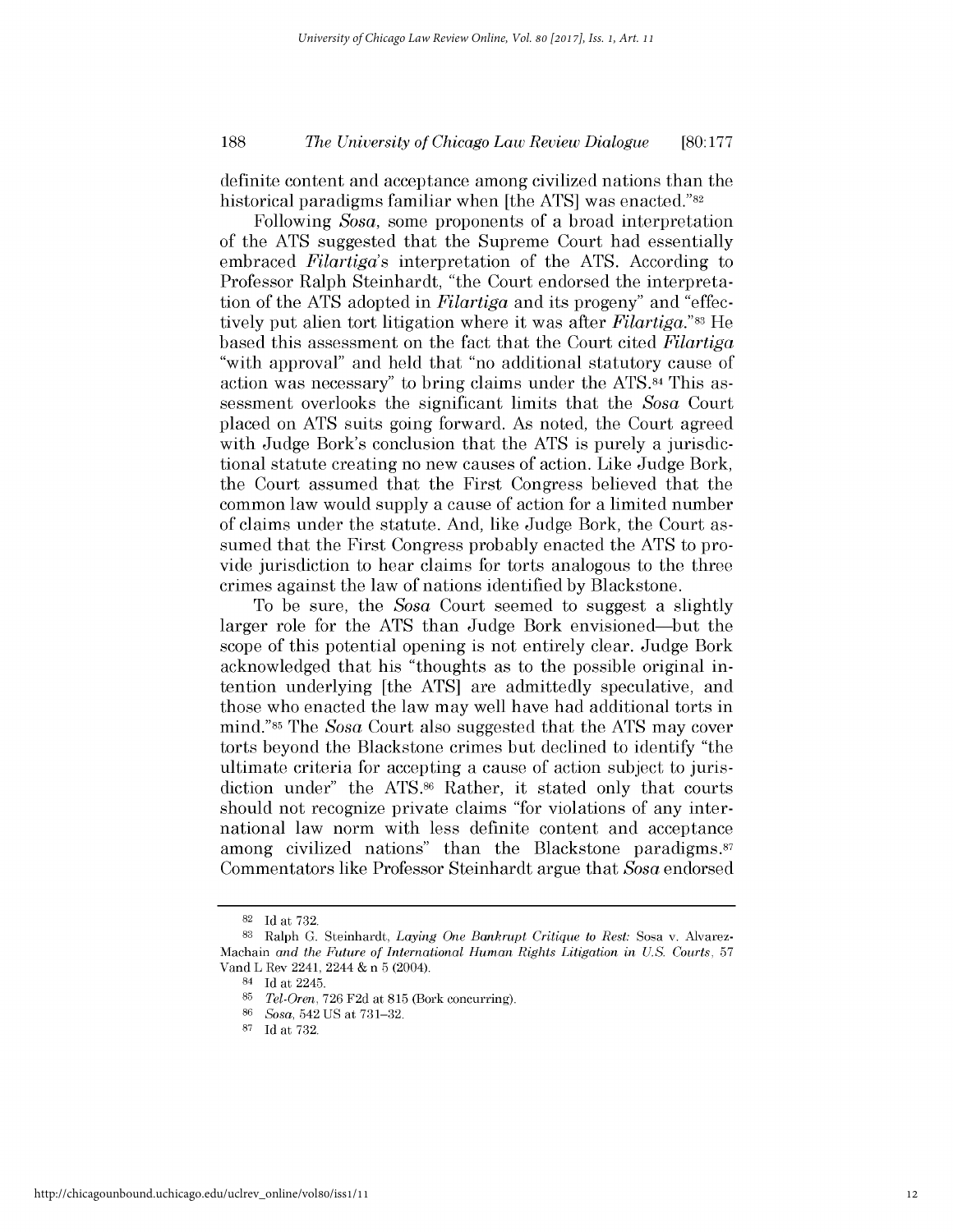the approach taken **by** lower courts in cases like *Filartiga be*cause the *Sosa* opinion "cit[ed] Filartiga with approval."88 This citation followed the Court's statement that its limited approach to judicial recognition of private claims "is generally consistent with the reasoning of many of the courts and judges who faced the issue before it reached this Court."89 Without more, however, this vague statement makes it difficult to predict how the Court would have actually decided these other cases. **All** one can say for certain is that *Sosa* denied relief and construed the **ATS** to be a jurisdictional statute that permitted adjudication of only a narrow class of claims under the law of nations.

The Supreme Court interpreted the **ATS** again in *Kiobel v Royal Dutch Petroleum Co.90* There, a group of Nigerian nationals (residing in the United States as legal residents) filed an **ATS** suit in federal court against certain Dutch, British, and **Ni**gerian corporations, alleging that they aided and abetted the Nigerian government in committing various international human rights violations in Nigeria, including extrajudicial killings, crimes against humanity, and torture.91 The Second Circuit held that federal courts lack subject matter jurisdiction under the ATS over claims against corporate defendants,<sup>92</sup> and the Supreme Court initially granted certiorari to decide that question.93 After oral argument, however, the Court ordered the parties to brief and argue the following question: "Whether and under what circumstances the **[ATS]** allows courts to recognize a cause of action for violations of the law of nations occurring within the territory of a sovereign other than the United States."94

After reargument, the Supreme Court applied the presumption against extraterritorial application of **US** law to affirm the Second Circuit's dismissal of the case.<sup>95</sup> The Court acknowledged

**<sup>88</sup>**Steinhardt, **57** Vand L Rev at **2250** (cited in note **83).**

**<sup>89</sup>***Sosa,* 542 **US** at **732,** citing *Filartiga,* **630 F2d** at **890.**

**<sup>90</sup>***See Kiobel,* **133 S** Ct at **1662.**

**<sup>91</sup> Id** at **1662-63.**

**<sup>92</sup>***Kiobel* v *Royal Dutch Petroleum Co,* **621 F3d 111,** 120 **(2d** Cir 2010).

**<sup>93</sup>**See Petition for Writ of Certiorari, *Kiobel* v *Royal Dutch Petroleum Co,* No **10-** 1491, \*i (filed June **6** 2011) (available on Westlaw at 2011 WL **2326721)** (framing the question presented as "[w]hether corporations are immune from tort liability for violations of the law of nations such as torture, extrajudicial executions or genocide **...** or if corporations may be sued in the same manner as any other private party defendant under the **ATS** for such egregious violations"); *Kiobel* v *Royal Dutch Petroleum Co,* **132 S** Ct 472, **472-73** (2011) (granting the petition for certiorari).

<sup>94</sup>*Kiobel* v *Royal Dutch Petroleum Co,* **132 S** Ct **1738, 1738** (2012).

**<sup>95</sup>***Kiobel,* **133 S** Ct at **1664-65.**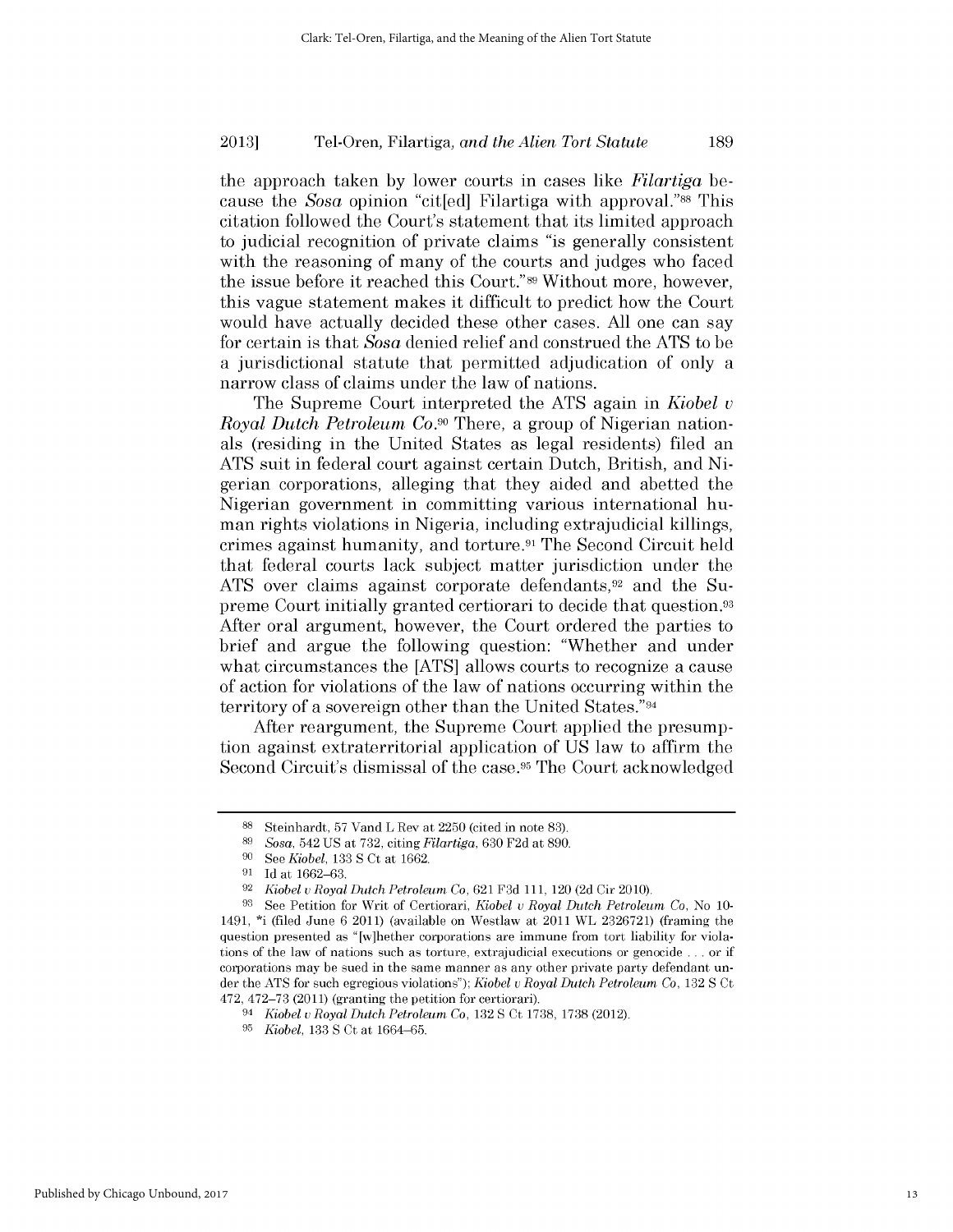### *The University of Chicago Law Review Dialogue* **190 [80:177**

that the presumption ordinarily applies to discern whether an Act of Congress regulating conduct applies abroad, and reaffirmed *Sosa's* conclusion that the **ATS** is "strictly jurisdictional" and thus "does not directly regulate conduct or afford relief."96 Nonetheless, the Court concluded that "the principles underlying the canon of interpretation similarly constrain courts considering causes of action that may be brought under the **ATS."97** In particular, the Court noted that "the danger of unwarranted judicial interference in the conduct of foreign policy is magnified in the context of the ATS."98 According to the Court, to rebut the presumption, the **ATS** would need to evince a clear indication of extraterritoriality, and the Court found no such indication in the text and history of the statute. The Court thought it "implausible to suppose that the First Congress wanted their fledgling Republic—struggling to receive international recognition—to be the first," in the words of Justice Story, "to be the custos morum of the whole world."99

The Supreme Court's opinion in *Kiobel-like its* opinion in *Sosa-has* more in common with Judge Bork's opinion in *Tel-Oren* than the Second Circuit's opinion in *Filartiga.* The Court adhered to its position that the **ATS** is a jurisdictional statute creating no new causes of action. It also reiterated *Sosa's* suggestion that, when the **ATS** was enacted, the First Congress was focused "on the 'three principal offenses against the law of nations' that had been identified **by** Blackstone: violation of safe conducts, infringement of the rights of ambassadors, and pira**cy."100** Finally, the Court invoked separation of powers as a reason for narrowly construing a statute that could have a profound impact on the United States's relations with foreign nations. In applying the presumption against extraterritoriality and generally echoing Judge Bork's interpretation of the statute, the *Kiobel* Court arguably foreclosed lower court decisions like *Filartiga* in the future. *Kiobel* **did** not cite *Filartiga,* but the presumption that the Court applied presumably would have precluded adjudication of the claims at issue in *Filartiga since*

**<sup>96</sup> Id** at 1664, quoting *Sosa,* 542 **US** at **713.**

**<sup>97</sup>***Kiobel,* **133 S** Ct at 1664.

**<sup>98</sup> Id.**

**<sup>99</sup>**Id at **1668.**

**<sup>100</sup> Id** at **1670,** quoting *Sosa,* 542 **US** at 723-24.